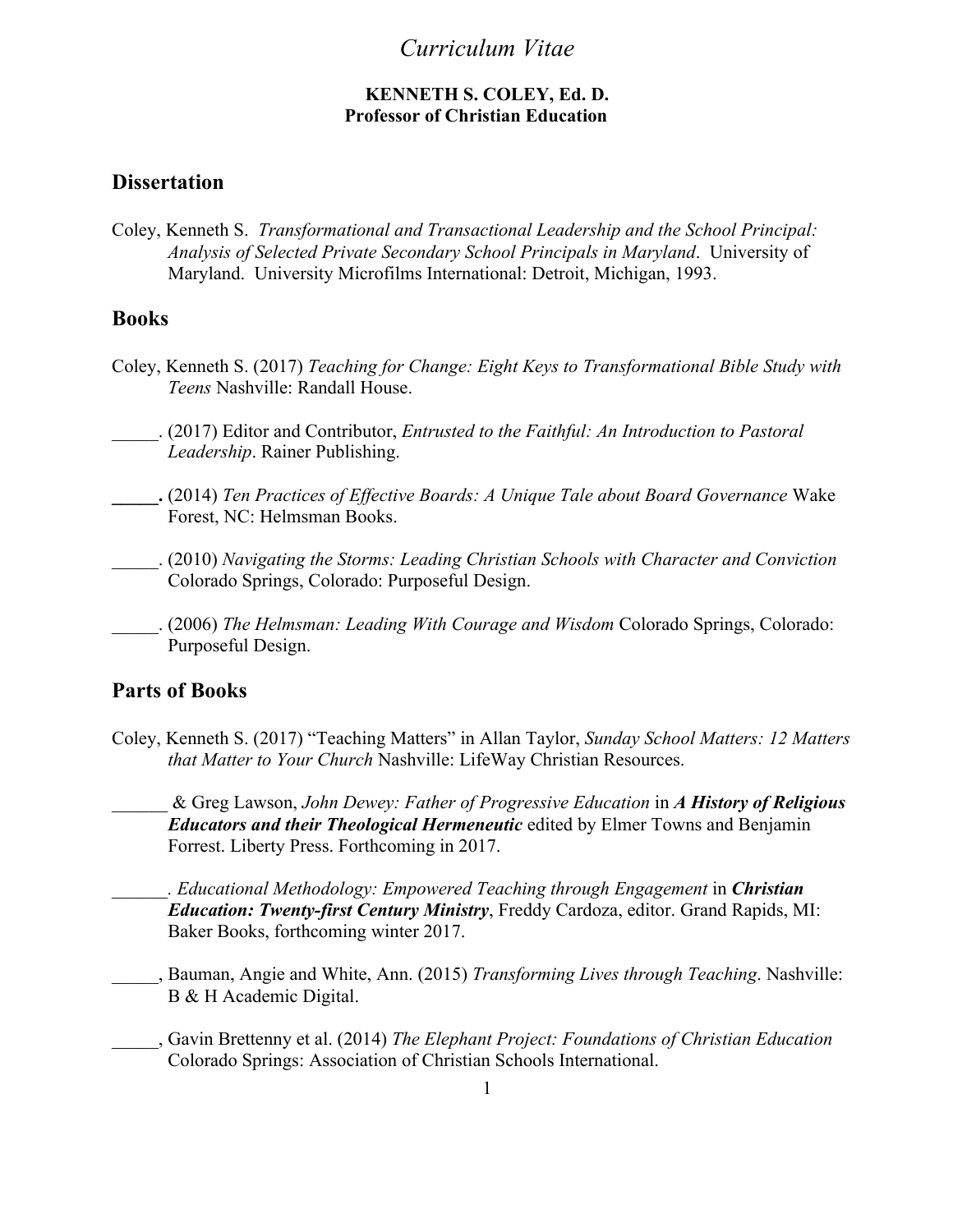### **Coley (con't.)**

\_\_\_\_\_. (2013) "Excels in Teaching God's Word" in Steve R. Parr. *Sunday School That Really Excels: Real Life Examples of Churches with Healthy Sunday Schools* Grand Rapids: Kregel Publications.

## **Encyclopedic Articles**

*\_\_\_\_\_.* (2015)*"* Kenn Gangel", "Roy W. Lowrie, Jr.", "Douglas Wilson", and "Survey of Leadership Development in the US" *in Encyclopedia of Christian Education* edited by George Thomas Kurian & Mark A. Lamport. Washington, DC: Scarecrow Press.

\_\_\_\_\_\_. (2001) "Authoritarian Approach to Groups," "Authoritative Approach to Groups," "Democratic Approach to Groups," "Laissez-Faire Approach to Groups," "Empowering," "Encounter Groups." *Dictionary of Christian Education*. Baker Books.

# **Articles**

Coley, Kenneth S. (2015, December) In search of best practices in Christian school governance. Christian Perspectives in Education 8(1), 1-22.

 . (2015, Fall)How would it play in Peoria: Presenting current curriculum and instruction andragogy to theological educators in Santiago, Cuba*, Christian Education Journal.* 12(3), 415-429.

\_\_\_\_\_\_\_. (2014, August) Strengthening your core: effective practices for board governance. *Christian School Educator.* 18(1), 16-18.

\_\_\_\_\_\_\_. (2012, Winter) Should your Christian school enroll a child of a same-sex couple? Legal/Legislative Update, 23(2), 25-29.

\_\_\_\_\_\_\_. (2012, Fall) Active learning techniques in the Christian education classroom and in ministry contexts. *Christian Education Journal*. 9(2), 357-371.

\_\_\_\_\_\_\_. (2011, May) The effect of walkthrough observations on teacher perspectives in Christian schools, *Christian Perspectives in Education*, 4(2) 1-24.

\_\_\_\_\_\_\_. (2010/11, Winter) Avoid walking the plank, or at least reduce the splash. Legal/Legislative Update, 21(2), 25-27

\_\_\_\_\_\_\_. (2007, Spring) Pastor, How Should I Educate My Children? *Faith and Mission,* 24(2), 3- 14.

\_\_\_\_\_\_\_. (2006/07) Download This into Your iPod. *Christian School Educator,* 10(4), 14.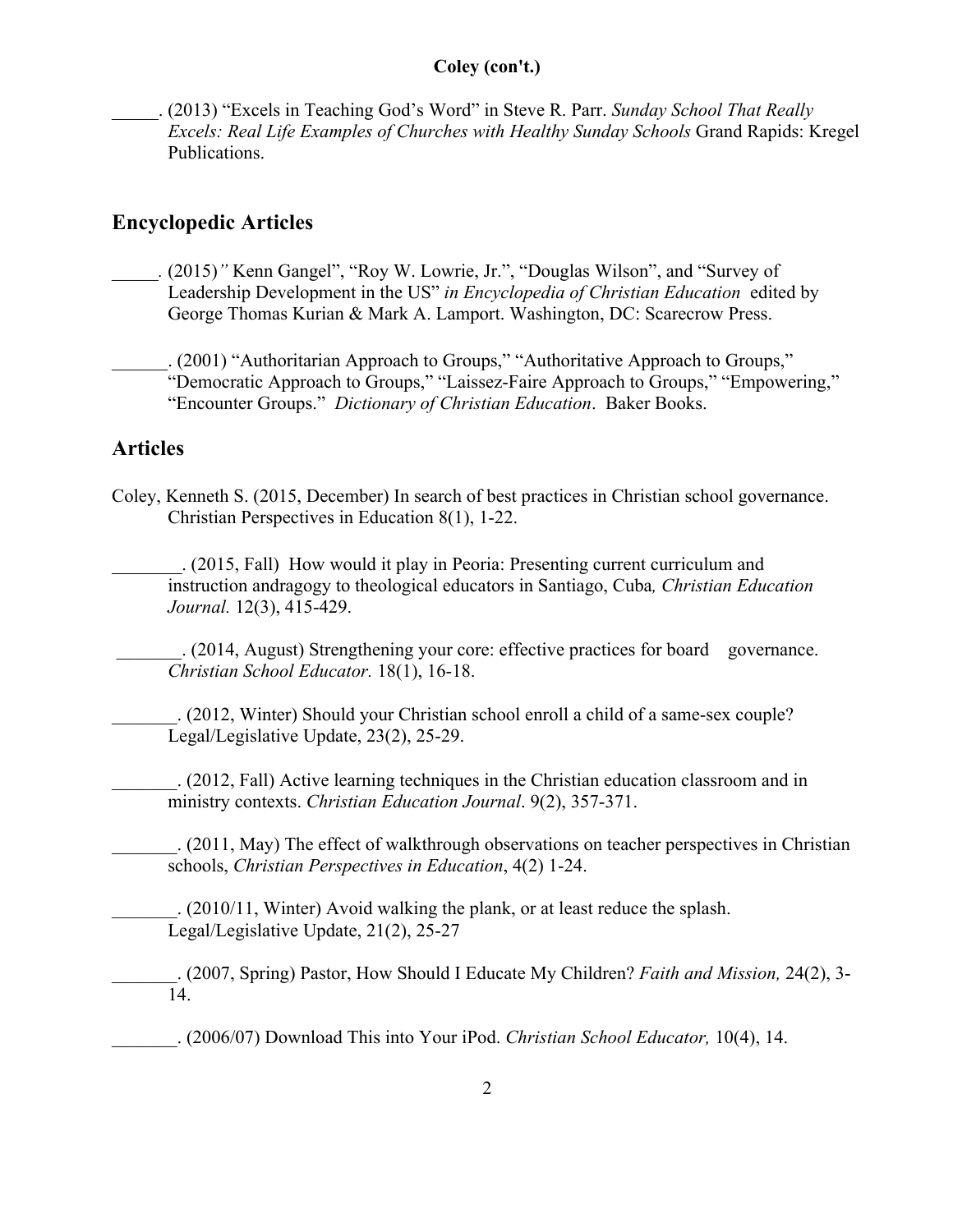#### **Coley (con't.)**

\_\_\_\_\_\_\_. (2003/04) Instructional Leadership in Curriculum. *Christian School Educator.* 7(2), 5-7.

- \_\_\_\_\_\_. (2001, October)Teacher Education Program: *Teacher Handbook*, Southeastern College at Wake Forest,
- \_\_\_\_\_\_. (2000) How Can I Begin Today's Lesson? *Teaching for the Master,* Lifeway Christian Resources, 3(3).
- \_\_\_\_\_\_. (2000, Spring) Liven Up Those Listeners. *Faith and Mission,* 17(2), 64-78.
- \_\_\_\_\_\_. (1999, December) Helping Students Discover Their Unique Gifts. *Teaching for the Master,* Lifeway Christian Resources, 2(5).
- \_\_\_\_\_\_. (1999, March) AAA Solutions for Sharing Classrooms. *Church Educator,* 24(3), 19-20.
- \_\_\_\_\_\_. (1998, December) SBC Christian Schools: Stretched by Success. *Facts and Trends,* 44(1), 14-17.
- \_\_\_\_\_\_. (1998, March) Ready, Fire, Aim. *Effective Leadership,* 4(1).
- \_\_\_\_\_\_. (1998, January/February) How Southern Baptists Do Christian Schooling. *Facts and Trends,* 44(10), 11.
- . (1996, March) A Lesson Plan from the Master Teacher. *Teachers in Focus,* CEAI edition, 5(2).

#### **Reviews**

Coley, Kenneth S. (2017, Winter) Book Review of *The Ideal Team Player: How to Recognize and Cultivate the Three Essential Virtues* by Patrick Lencioni. *Leadership Matters* (ACSI) 5(2).

\_\_\_\_\_\_. (Spring 2014) Book Review of *Faith and Learning: A Handbook for Christian Higher Education* by David Dockery in *Southeastern Theological Review,* 5(1).

\_\_\_\_\_\_. (2000, Spring) Book Review of *Kingdom Education* by Glen Schultz. *Faith & Mission,*  $17(2)$ .

\_\_\_\_\_\_. (1998, Fall)Book Review of *Better Safe Than Sued* by Jack Crabtree. *Faith & Mission,* 16(1).

\_\_\_\_\_\_. (1997, Fall) Book Review of *Developing the Leaders around You* by John Maxwell. *Faith & Mission,* 15(1).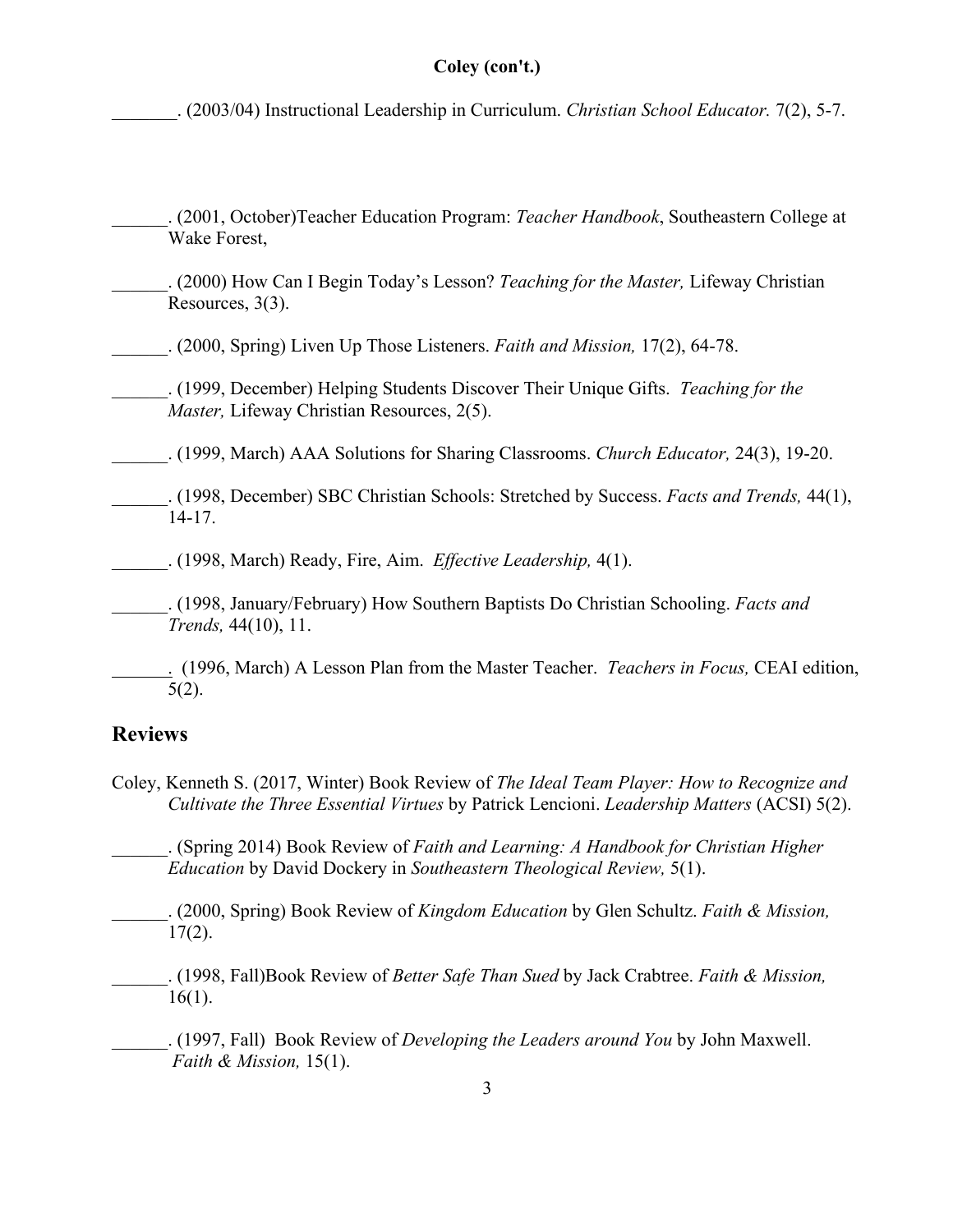# **Professional writing and journal participation:**

Writer of Teaching Plans for *The Gospel Project* Bible Study Curriculum for spring 2014, fall 2015, and spring 2016 editions. LifeWay Publications.

Contributing editor of *Leadership Matters,* Author of journal article reviews for quarterly publication 2010-present. Association of Christian Schools International. Colorado Springs, Colorado.

Peer reviewer of articles under consideration for publication in *Christian Education Journal* and *Christian Perspectives in Education.* (Numerous)

Founding and current member of Editorial Board of *D6 Family Ministry Journal* published by Randall House Publisher in Nashville, TN. (2016 to present)

# **Selected Speaking Engagements**

Faculty Workshop. SEBTS. August 10, 2015. Keynote, "More than Delivery & Drop off"

Faculty Workshop. Northeastern Baptist College. August 12, 2015. Four presentations.

Faculty training at Eastern Cuba Baptist Theological Seminary, Santiago, Cuba. June 2012.

Christian educator training in Canada (numerous), Haiti (2011), Congo (2014) & Panama (2014).

Numerous teacher training events in local churches, ACSI teacher conventions nationwide, board governance training events at Christian schools and conventions, and graduation speeches at local Christian schools around NC.

## **Awards:**

"*Excellence in Teaching Award 2012*" presented by Southeastern Seminary.

# **Professional Organizations**

Society of Professors of Christian Education (SPCE)

Association of Supervision and Curriculum Development (ASCD)